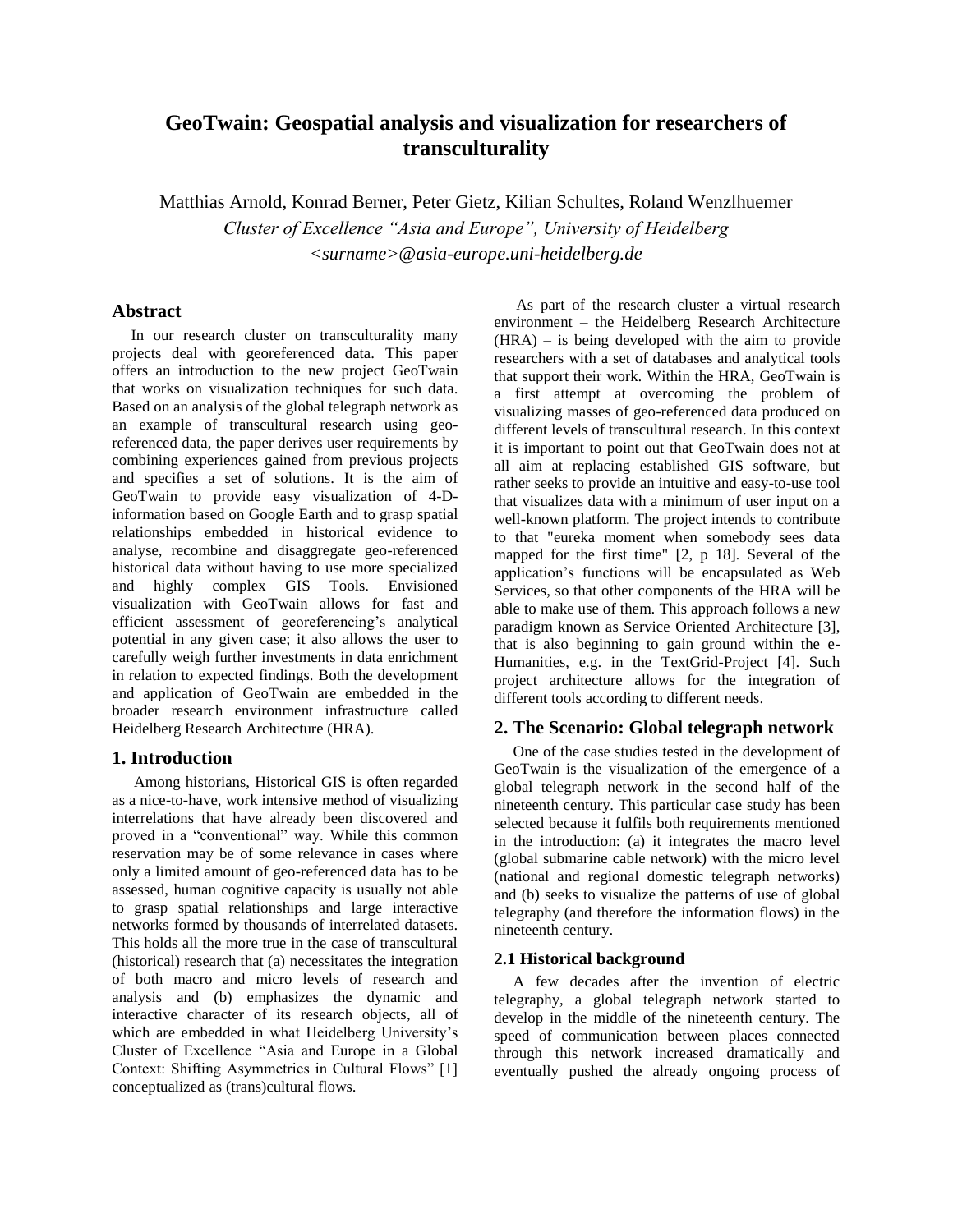globalization into a new qualitative dimension. The structure of the global telegraph network, however, closely resembled the socioeconomic and geopolitical order of its time. Access to the network was unevenly distributed, from a global, as well as a local perspective. While some regions, such as Western Europe or North America, boasted a well-developed telegraphic infrastructure and privileged information access, other areas such as Asia, Latin America and particularly Africa were often only marginally connected to the global information network. Yet even within the well-connected regions, network access was primarily a privilege of the wealthy and the educated due to the high costs and specialized skills necessary to participate in global telecommunication. Accordingly, both structure and use of the global telegraph network were asymmetrical and enhanced as well as perpetuated existing inequalities.

#### **2.2 Visualization and geo-referencing**

Contemporary telegraph maps already depict at least the structural asymmetries and show that some world regions were better served by telegraph cables than others. But a detailed analysis that goes beyond the surface of simply tracing the course of the cables cannot be achieved without geo-referencing the available data on network structure and usage. There are two main reasons for this: contemporary maps (and their modern reproductions) usually focus either on a global perspective showing the routes of the main submarine cables only, or they zoom in on a specific territory, e.g. London or another part of England, and depict the local telegraph structure in great detail. They cannot, however, do both and represent the global telegraph network with its global trunk routes as well as its fine local branches in its entirety (see Fig. 1). And yet such a holistic perspective is necessary in order to properly evaluate the functioning of the network, since for its efficiency it depended on the immediate availability (locally developed branches) and the capacity to quickly convey messages over long distances (the trunk routes).

Conventional maps/visualizations fall short of such requirements. Only with the help of a powerful georeferencing tool can we visualize both the myriad local branch lines, telegraph stations and the flows to, from and between them, together with the international routes, their varying capacities and the telegraphic traffic flowing through them. Connecting all these stations and lines allows us to conduct a thorough (Social) Network Analysis, the result of which can be fed back into the database. Only by linking such valuable metadata with the geo-references structural data we will eventually be able to gain new insights into both the structure and the usage of the global telegraph network in the nineteenth century.



**Figure 1: Submarine telegraph cable network connecting Great Britain with the world, 1903**

This approach was put to the test and yielded very encouraging results in a recently published article by one of the research team members, Roland Wenzlhuemer [5]. Due to the overwhelming wealth of data and the necessity to manually identify and enter every place and every line into the database, the article could only offer results for a limited case study: London's telegraphic development in 1868. However, there is a wealth of data available for this specific period of observation (in great detail at least for Great Britain, India and other parts of the British Empire) that would allow for a global analysis. Expanding the scope in such a way is only possible to achieve with the help of geo-referencing tools and databases that support the researchers in identifying historical place names and connecting them to existing metadata. The wealth of data along with the lack of any definite spelling or naming standards is already a problem when analysing British data only; it becomes even more difficult when investigating regions such as India.

#### **3. User requirements**

Based on the problems encountered in our research on the global telegraph network and several other transcultural research projects located at Heidelberg University – such as "The Real Fiction of Unreal Equality: Networking the International System", "Trading Diasporas – Trading Secrets: Bans, Customs and Smuggling in the Hanseatic and Venetian Trade Systems (1291-1450)", or the itineraries of the "Kurfürsten" (the electors) – we deduced several general user requirements.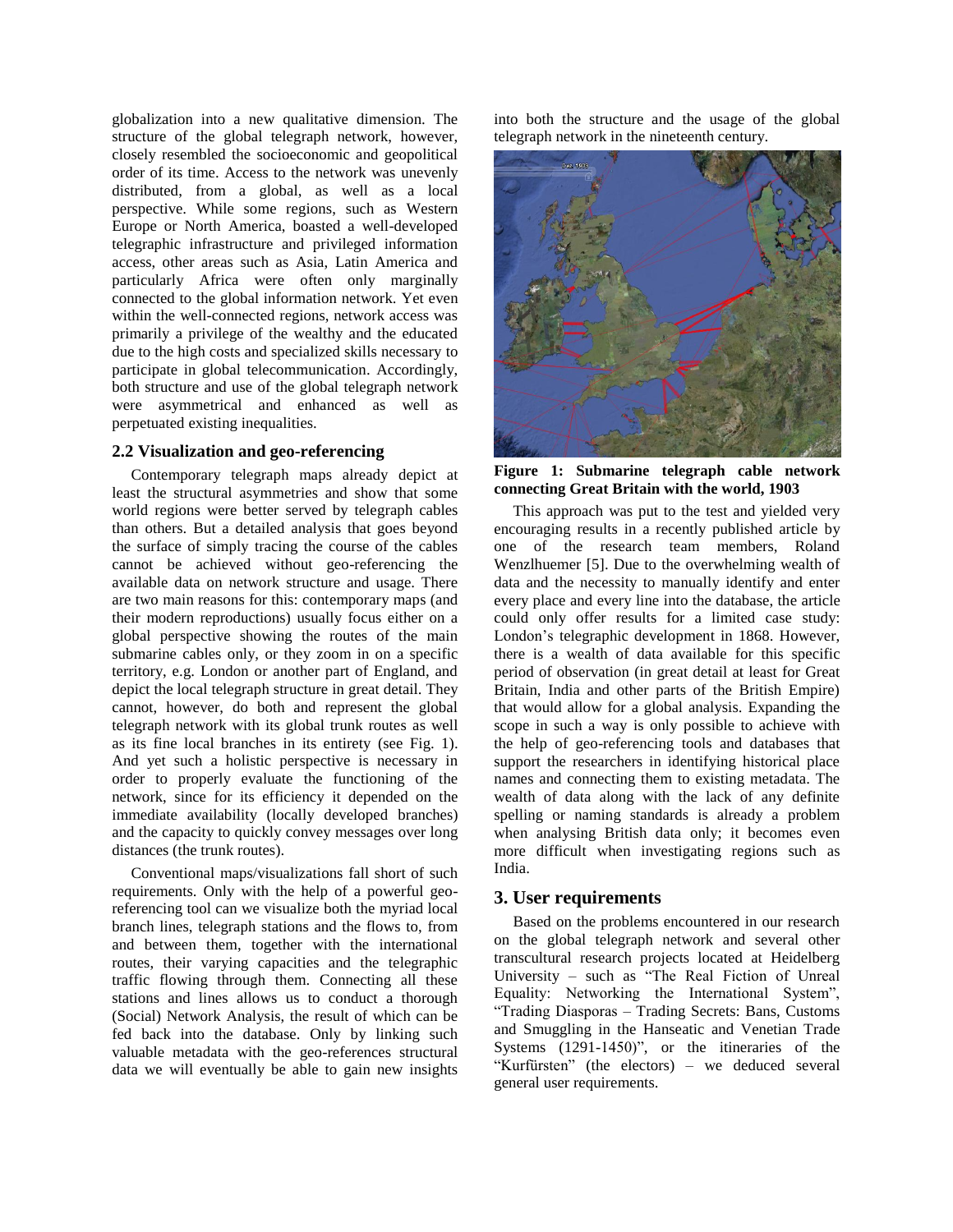#### **3.1 Automatically find a place and display it on Google Earth**

Getting the geographic coordinates for a location requires normalisation of its place name. For example, it is necessary to find standard modern equivalents for ancient locations and their spelling variants. Also, when working on the micro level of villages and hamlets, there are often no consistent spelling standards. The biggest challenge lies in place names that are ascribed to more than one location. In such cases, the tool needs to visualize the respective probabilities based on additional information, which is manually entered by the user and/or automatically calculated like "all places are in Great Britain". Alternatively, the data is offered in chronological order (e.g. an itinerary).

### **3.2 Display dynamics of change by incorporating Google Earth's Timeline-Feature**

Leaving aside all political questions about 2Dprojections and scale [6], GeoTwain needs to visualize shifting spatial patterns, dynamics of change and interactions between places, such as the information flows between stations in the global telegraph network, on the 3D-globe of Google Earth including its Timeline-Feature in order to function in a transcultural research context. We differentiate between three main functions: (1) the visualization of findings; (2) quality control: in addition to the plain visualization of findings, GeoTwain can help to locate errors in the data. Wrong timestamps and/or places can be recognized and corrected much easier than in tables or spreadsheets; (3) new theories: the mapped display of geo-referenced data should facilitate the recognition of spatial patterns embedded in the source material, which can often not be found with data aggregated in a table or a database only, especially if there are thousands of datasets and, therefore, places to be considered. "The ability of GIS to integrate, analyze, and visually represent spatially referenced information is inspiring historians to combine sources in new ways, to make the geographical context an explicit part of their analysis, to reexamine familiar evidence, and to challenge long-standing historical interpretations." [7]

### **3.3 Representation of** *Possible Pasts* **– visualizing (un-)certainty**

All historical research needs to reflect on the universal warning that "all visualizations of information are abstractions, which provide useful approximations of the real world." [8, p. 2024]. Depending on the source material, there are different challenges to be met in order to make the degree of

probability of any visualization explicit and avoid the danger of representing a higher precision than is justified by the historical source. The latter can often be seen in geo-visualizations [9, p. 85-88 and 1, p. 19]. GeoTwain allows the user to assess the visualized data, to leave room of alternative interpretations and to discuss other *Possible Pasts*.

(1) Accuracy and precision of geospatial information: Often the location is not a clearly defined place, but e.g. an approximation or a vaguely defined area ("near Heidelberg"). In addition, the source itself, e.g. a forged medieval document, can lack credibility and thus add uncertainty. In the case of the global telegraph network, for example, some uncertainty stems from the fact that the data has been evaluated by hundreds of different station masters – all with different standards and attitude toward the task.

(2) Accuracy and precision of various temporal ranges, the "temporal footprint": The boundaries of the linear span of time within which a certain feature exists are always fuzzy. The accuracy of dates found in historical sources, e.g. in the *Regesta Imperii* giving information about when exactly Frederick II stayed in a particular place, vary from an exact day (16 March 1217) to the notion of a year (1217) without any further specification – to say nothing of information such as "first half of the  $13<sup>th</sup>$  century" or "in the Middle Ages".

### **4. Solutions**

The GeoTwain project and some related activities in the core development of HRA, offer and develop a number of solutions for the above mentioned user requirements, either as web applications or as Web Services that can be combined in workflows.



**Figure 2: Travels of Frederick II showing data from**  *Regesta Imperii* **in Google Timeline**

A comparatively small research project about the travels of Frederick II (1194-1250) served as the first case study to test the functionality of Google Earth's timeline feature. Two thousand place names associated with Frederick's various whereabouts were taken from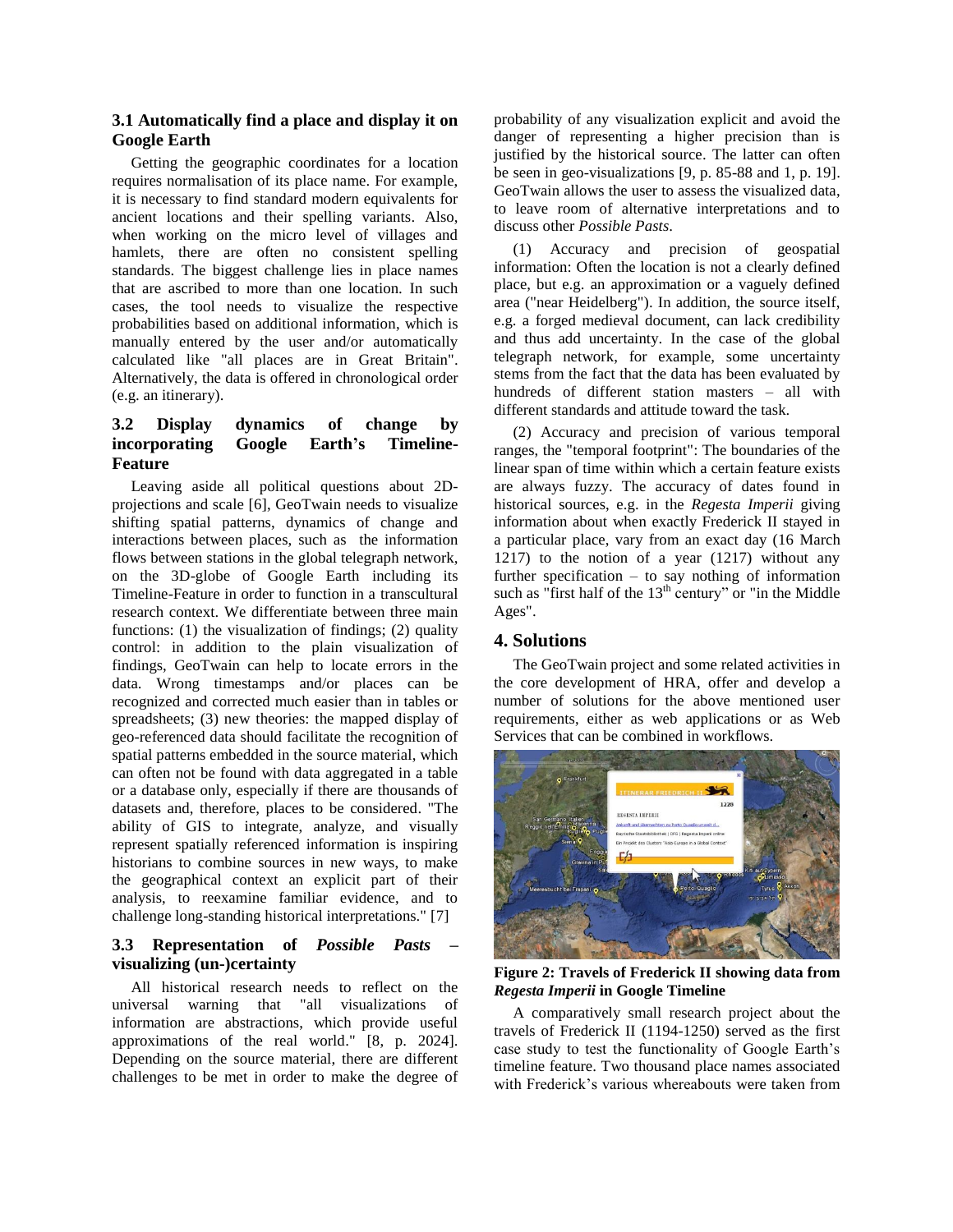the *Regesta Imperii* database [10] and manually given coordinates. These data were converted to a KML [11] file. The result was a timeline that allows the user to follow Frederick's travels and get direct links to the entries of the *Regesta Imperii* database (see Fig. 2). With the help of this visualization it becomes clear that several contemporary entries provided false information, because too much distance was covered in too short a time.

Some fields of research within the Cluster focus on medieval European places. The related archival material is primarily written in Latin. This issue was solved by an online service based on data from *Orbis Latinus* [12] to locate Latin place names. The "geoparsing" [9, ch. 5] application converts these Latin names into their modern equivalents, looks up their geo-coordinates and displays them using Google Earth.

A more complex service can digest an entire text as input and will then produce a list of all locations featured in the text. The application can then use the visualization engine to display a Google Earth map of all featured places.

Another tool that will be tested in the telegraph scenario will check and compare location names with controlled vocabularies or authority files such as the Getty Thesaurus of Geographic Names (TGN). The TGN is especially interesting as it does not only serve as a reference for names offering spelling variants, but also positions the location within a geo-hierarchy and provides its coordinates.

A further aim of the GeoTwain project is to develop a web application that converts user-uploaded tables into the Google Earth native KML format. The data including geo-referenced place marks and timestamps can then be visualized in Google Earth making full use of the timeline functionality.

Problems of indistinctive locations can be automatically addressed by accessing information stored in the afore-mentioned databases, such as historical names tagged with chronological information on their usage and validity. Another approach to resolve such ambiguities is to pinpoint the search on specific geographical or historical regions. These spatial focuses can be activated interactively: the user chooses among numerous pre-defined regions and hierarchies defined in external thesauri or ontologies. If the tool is not able to correctly identify a location or place, all available alternatives are shown as a list or in an interactive map to let the user manually pick the correct place.

Additionally, a dynamically produced timeline can help to disambiguate locations, e.g. if one of the possible telegraph stations in the expanding network is

geographically and chronologically located between two identified stations. In the case of chronologically linear data, probabilities can sometimes even be automatically inferred by calculating distances.

The application is also able to visualize the fuzziness of converted data by applying different colours and shapes to place marks. The visualization can finally be enhanced by adding adjusted historical maps ("rubbersheeting") that users can choose as an appropriate background layer.

So far a proprietary XML format is being used within these applications, but other possible standards, especially GML [13] and ADL gazetteer protocol [14 and 9] are currently being evaluated. Since GML proves to be very flexible, but also quite complex, ADL as a more lightweight approach will be easier to implement. As ADL has been implemented in GML, it will be possible to move to a bigger subset of the latter. Both can also interoperate with KLM.

#### **5. Conclusion**

GeoTwain provides researchers in transcultural studies with an easy way to visualize 4-D-information in a Google Earth environment and allows the user to grasp spatial relationships embedded in historical evidence without having to explore the technological depths of ESRIs Arc GIS or other GIS Tools. GeoTwain does not at all aim at replacing other GIS software by trying to provide a platform for viewing a "geographically-integrated, connected world history, which can be queried at any scale from the global to the individual to improve understanding." [8, p. 2016] Rather, it seeks to open up a quick and efficient way to analyze, recombine and disaggregate geo-referenced historical data. Based on the preliminary visualizations done by GeoTwain the user can then evaluate whether the prospective results justify further efforts in GIS data processing.

We believe that the aggregation of different georeferenced sources paves new ways of research, teaching and e-learning and hope that GeoTwain may be a modest contribution to bridge the still existing gap between historians and geographers [15, 16]: "[Historical GIS] compels writers to think graphically and forces spatial thinkers to come to grips with the subtlety of historical texts." [2, p. 3]

### **References**

[1] Asia and Europe in a Global Context: Shifting Asymmetries in Cultural Flows, University of Heidelberg, <http://www.asia-europe.uni-heidelberg.de>

[2] KNOWLES, ANNE KELLY/HILLIER, AMY (ed.): Placing History. How Maps, Spatial Data, and GIS are Changing Historical Scholarship, Redlands, Calif. 2008.